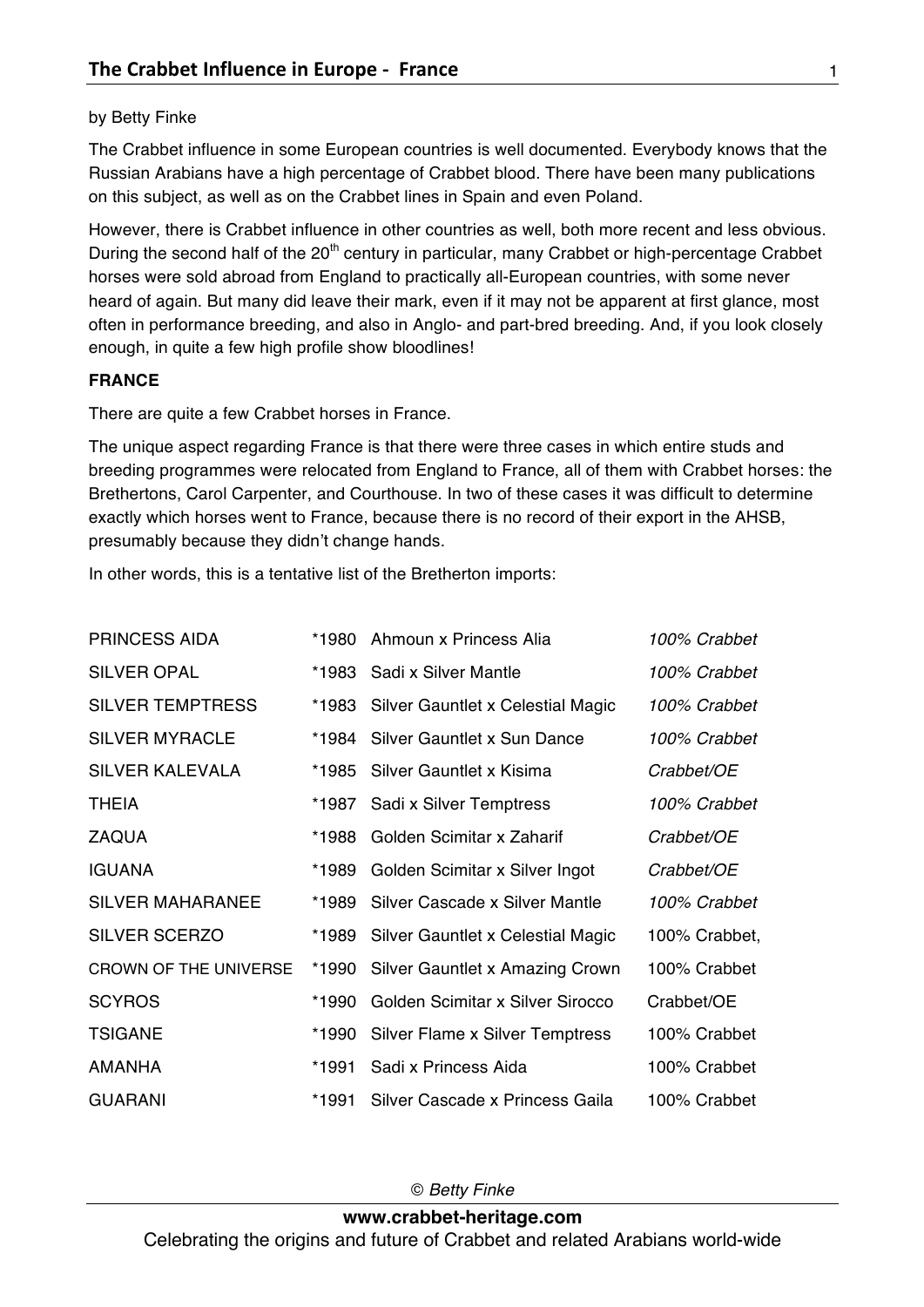The stud was apparently disbanded some years ago, and some of the mares, Silver Scerzo and Tsigane, never produced any registered offspring in France. However, several mares went to the stud of endurance rider Jean-Noel Lafaure and have been breeding very successful endurance horses there. These include Silver Opal, Silver Maharanee, Iguana, and Guarani. The sire of most of their foals was a stallion named Kalhan, who has a good dose of Crabbet breeding himself. His sire is Moulouki (Amri x Izarra) and his dam is the English mare Shadeekha, by Scindian Magic (Indian Magic x Scindia) and out of Autumn Bronze (Listopad x Castanea), who was ¾ Crabbet/OE and ¼ Russian.

The stud farm of Carol Carpenter also relocated to France, and again this is a tentative list of horses; one stallion and 12 mares:

| <b>SILVER BLUE LUDO</b> |       | *1985 Silver Blue x Golden Ludo       | 100% Crabbet   |
|-------------------------|-------|---------------------------------------|----------------|
| <b>INDIAN QUEEN</b>     | *1973 | Indian King x Indian Dream            | 100% Crabbet   |
| SAILA                   |       | *1974 Ludomino x El Arabella          | Crabbet/OE     |
| <b>PEARL OF WISDOM</b>  |       | *1980 Hanif x Platinum Pearl          | 100% Crabbet   |
| <b>BADRYA</b>           |       | *1981 Ben Rabba x Bright Gleam        | Crabbet/OE/CMK |
| <b>LUISSA</b>           |       | *1981 Ludomino x Iridissa             | Crabbet/OE     |
| DOMINO ROSE             |       | *1986 Blue Domino x Shadow Rose       | 100% Crabbet   |
| <b>SENGALA</b>          |       | *1984 Roxan x Sengamina Sal           | Crabbet/OE     |
| <b>VELVET WINGS</b>     |       | *1984 Ludomino x Platinum Pearl       | 100% Crabbet   |
| <b>WINGS OF PEARL</b>   |       | *1987 Ludomino x Pearl of Wisdom      | 100% Crabbet   |
| <b>LUSARAH</b>          |       | *1988 Ludomino x Masarah              | 100% Crabbet   |
| <b>SILVER LILY</b>      |       | *1988 Tribune x Silver Dream          | Crabbet/OE     |
| <b>PEARL SILVA</b>      |       | *1991 Silver Domino x Pearl of Wisdom | 100% Crabbet   |

Carol's Crabbet breeding programme has apparently stopped, but there are still some 100% Crabbet horses around in France, with some horses of this breeding returning to Britain in recent years. Another 100% Crabbet stallion that emigrated to France, rather than being exported, was Indian Banner (Silvadoris x Xarifa), who sired some 100% Crabbet offspring there from the Carpenter mares.

Last but not least, there are the Courthouse imports. This is an intriguing case. The entire stock of Courthouse at the time was sold to France, and the new owners named their stud Courthouse and bred them pure; two stallions and six mares:

| RAMOTH     | *1982 Shammar x Rosa Maria | Crabbet/OE |
|------------|----------------------------|------------|
| SALTRAM    | *1982 Samhan x Sceptre     | Crabbet/OE |
| ROSA-MARIA | *1977 Samhan x Rosemary    | Crabbet/OE |

© *Betty Finke*

## **www.crabbet-heritage.com**

Celebrating the origins and future of Crabbet and related Arabians world-wide